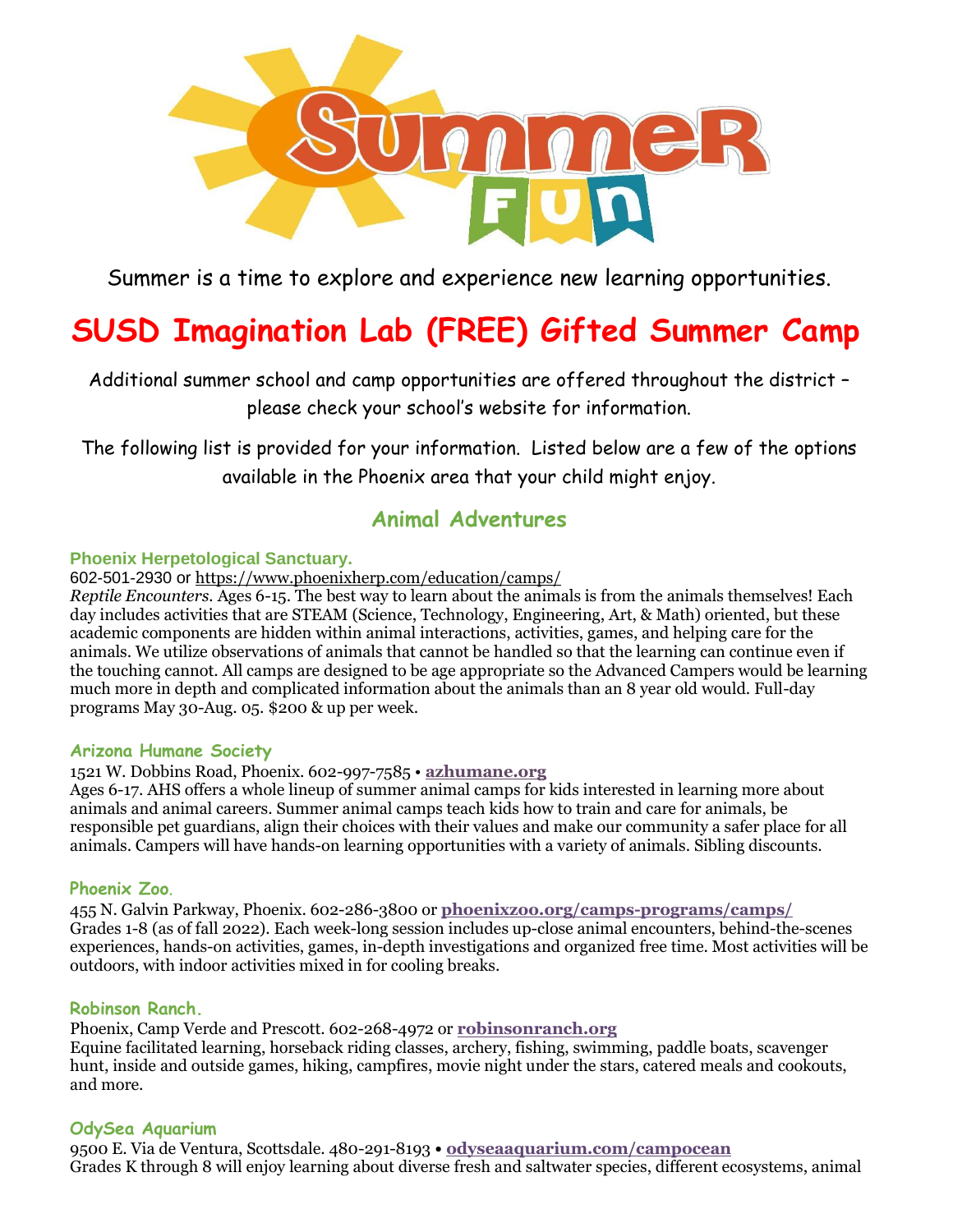adaptations, marine biology, and conservation through classroom activities, behind the scenes tours, and interactive learning experiences.

# **Art Camps**

### **Creative Color Art Studios Summer Art Camp**

8300 N Hayden Suite A100, Scottsdale. 480-478-8121• **[CreativeColorART.com](http://www.creativecolorart.com/)**

Carrie Curran Art Studios is now Creative Color Art Studios, and we are excited for another creative summer! Kids ages 6-13 will develop artistic skills while painting with acrylics, drawing, sculpting, and creating mixed media projects. Our experienced educators and teaching artists will guide children to develop an eye for color, composition, and design. Students create a portfolio they are proud to display. Parents agree that this one-ofa-kind program is the perfect blend of creative fun and fine arts education. Students, beginners-advanced, will enjoy new thematic projects each session. May 31-August 4, 9a.m.-3p.m. 4-day sessions are \$335, extended care available.

### **As You Wish Pottery Painting Place**

# Valleywide • **[asyouwishpottery.com](http://asyouwishpottery.com/)**

Ages 5 and up. Kids can paint their way through a kaleidoscope of color with creative tools such as bubbles, Qtips and more. Brush, flick, splatter, sponge, and paint pottery with expert step-by-step instruction. Locations at Tempe Marketplace, Desert Ridge Marketplace, Westgate Entertainment District and in Chandler and Mesa. Class schedules online.

### **Scottsdale Artists' School**

3720 N. Marshall Way, Scottsdale. 480-990-1422 • **[scottsdaleartschool.org](https://scottsdaleartschool.org/)** Ages 6-18. Through a variety of fine art projects and elements of STEAM, campers are encouraged to take thoughtful risks, use original ideas, embrace collaboration, and be creative.

### **Sunshine Sunflower Studio**

700 W. Campbell Ave., Suite 3, Phoenix. 352-601-6084 • **[sunshinesunflower.com](http://www.sunshinesunflower.com/)** Ages 5-17. Campers will explore a variety of art mediums — clay, painting on canvas or pottery, drawing, and more — related to weekly themes. \$205 and up. May 31-July 15.

# **Performing Arts Camp**

### **Childsplay**

900 S. Mitchell Drive, Tempe. 480-921-5722 or **[childsplayaz.org/summer](http://childsplayaz.org/summer)** Ages 4-17. Campers enjoy themed classes, Mainstage Productions at the TCA, Workshops, Stagecraft/Crew opportunities, and Teen Internships. Some of the types of themes include Hogwarts, Freaky Friday, Encanto, Shakespeare, Roblox, Pete the Cat, and Thor & Loki. One-week and multi-week classes. Full-day classes for ages 6+ and half-day classes for ages 4-6. Some select online class options. May 31-July 29. Extended care available. \$135 and up.

### **Do Re Me School of the Arts**

### 480-616-0888 • **[doremischool.com/summer-camp](http://doremischool.com/summer-camp)**

Summer Company 2022. Ages 4-18. From Fine Arts camp to Musical Theatre camp, students will receive professional instruction in theatre, music, and dance. Each camp culminates with a full production! 3-week session: July 11-July 30. Tuition range: \$350 – \$800. *Extended camp available.* Join the Do Re Mi family today!

### **East Valley Children's Theatre**

### 4501 E. Main St., Mesa. 480-756-3828 • **[evct.org](https://www.evct.org/)**

Summer Camps at EVCT. Ages 5-17. Musical Theater Camp builds teamwork and skills in singing, dancing and acting. Theatre Workshops focuses on performance skills and techniques, and collaboration. Imagination Theatre Camp is an introduction to performing on stage, listening, focusing, acting and movement skills. Four Day Actor Intensive emphasizes techniques and skills in acting. Masks are currently required of staff and kids but policy could be lifted by summer. Limited enrollment and smaller-than-usual activity groups. Half- and full-day options May 31-July 15. \$210-\$340/session; extended care available.

### **Phoenix Conservatory of Music**

1316 E Cheery Lynn Rd, Phoenix. 602-353-9900 • **[pcmrocks.org/learn-to-play/summer-camp](http://pcmrocks.org/learn-to-play/summer-camp)** Ages 5-18 learn to play and read music, experiencing different styles; plus music games, songwriting and beat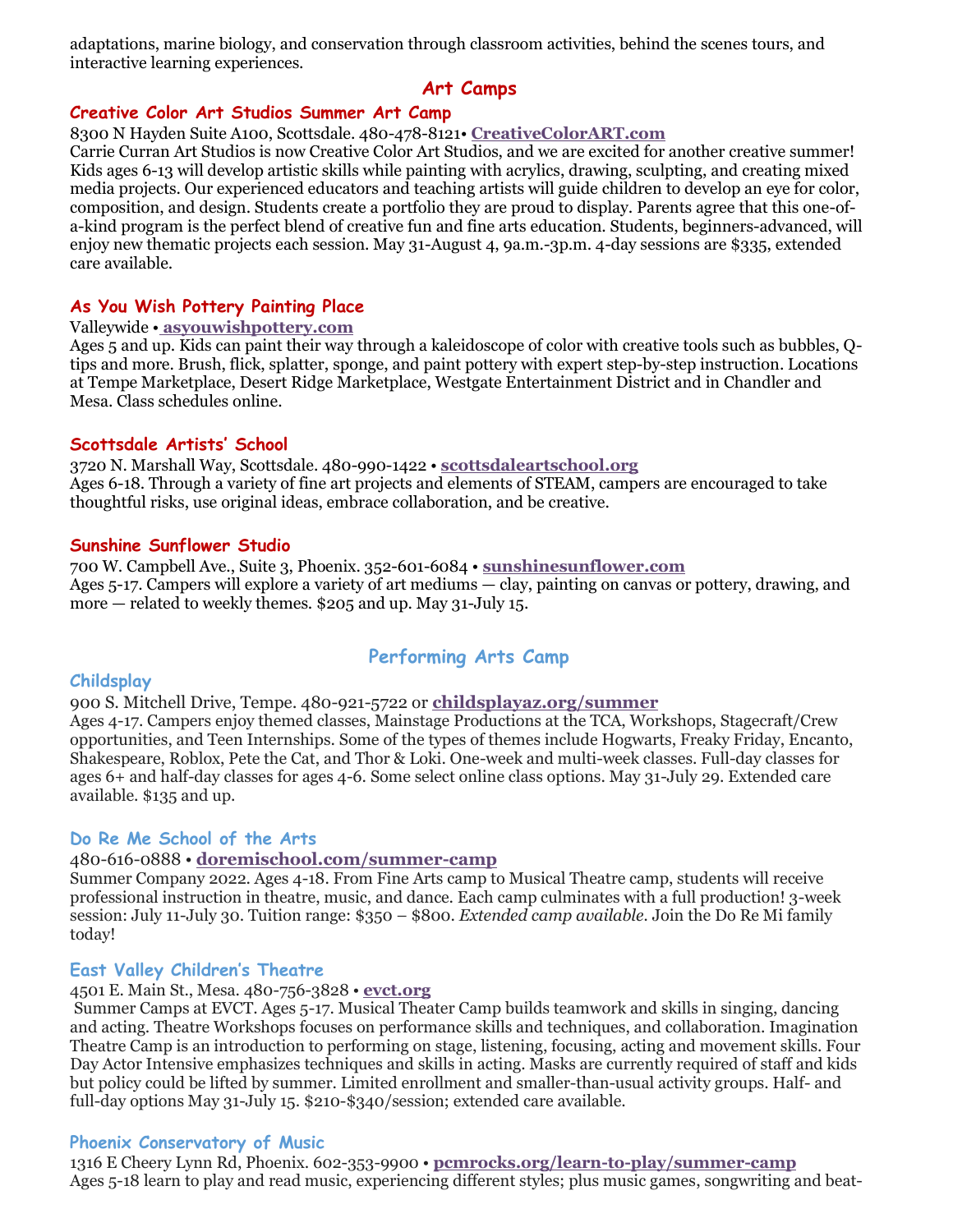making, make-and-take instrument activities. Themes include College Prep Bootcamp (free!), Beats by Girls (free!), Drum Line Readiness, Piano Pals, Guitar Pals, Beat Making, All About Strings, Music Around the World, Camp Rock 4 Kidz, and Camp Rock. 9 a.m. to noon (ages 5-9), 9 a.m. to 3 p.m. (ages 7-10 and 9-13), 10:30 a.m. to 4:30 p.m. (ages 14-18). Choose from three, four- and five- day sessions June-July. Extended care available. \$45-\$120/session. Participants should pack water and lunch.

## **Phoenix Youth Circus Arts**

Emerson Elementary School, 915 E Palm Lane, Phoenix. **[phxyouthcircus.org/summercamp](https://phxyouthcircus.org/summer-day-camps/phoenix/)** Ages 7-16. Join the circus this summer! At Phoenix Youth Circus Arts summer day camp, kids will learn juggling, balancing, acrobatics, aerial arts, and clowning. Kids can attend either or both one-week sessions of camp in June. Each Monday through Friday session concludes with a show for family and friends. Circus arts provide the ultimate blend of fitness, creativity, and fun! Every kid regardless of age, gender, background, or body type can find things they love to do and share with others. Campers learn from experienced coaches and best of all, they surprise and delight themselves with what they can do! June 6-10 and 13-17 \$225/session. Discounts available.

### **ASU Performing Arts Camp**

50 East Gammage Parkway., Tempe. 480-965-3823 • [musicdancetheatre.asu.edu/summercamp](https://musicdancetheatre.asu.edu/music-dance-theatre-summer-institute/asu-performing-arts-camp) Ages 14-18+. This week-long camp for high school students (grades 9-12) and college transfers will give attendees a peek into life as a major in the performing arts. June 5-10.

# **Camp Broadway**

Tempe. [asugammage.com](https://www.asugammage.com/community/community-programs/camp-broadway)

Ages 10-17. Campers learn acting, scene study, improvisation, music theory, singing and dancing, while building self-esteem, teamwork skills, and creative potential. 9:30 a.m. to 5:30 p.m. June 13-17. \$600.

## **Desert Foothills Theater at Holland Center**

34250 N. 60th St., Scottsdale. 480-488-1981 • **[dftheater.org/education-home](http://dftheater.org/education-home)** Ages 5-14. Acting, singing, and dancing, ending with a performance. 9 a.m. to 3 p.m. Extended care available.

### **Phoenix Theatre Company**

1825 N. Central Ave., Phoenix. 602-254-2151 • **[phoenixtheatre.com/engage-learn/summer-camp](https://phoenixtheatre.com/engage-learn/summer-camp)** Campers learn collaborative skills while putting together a different musical revue each week based on popular musicals and contemporary hits.

# **S.T.E.M. and S.T.E.A.M. Camps**

### **Engineering for Kids**

Valleywide • 480-779-8184 • **[engineeringforkids.com/phoenixmetro](https://www.engineeringforkids.com/phoenixmetro)**

Engineering for Kids is Arizona's #1 STEAM summer camp! We partner with the coolest kid-friendly and fun facilities so kids ages 4-14 can have fun and learn all summer long! We offer the most comprehensive science, technology, engineering and math (STEM) curriculum: Drones, 3D Printing, Lego, Robotics, Video Game Design, Programming, Minecraft and engineering concepts. Full- or half-day options; sibling discount, early bird discount, payment plan.

### **i.d.e.a. Museum**

150 W Pepper Place. Mesa. 480-644-2468 or [ideamuseum.org/camps](https://www.ideamuseum.org/camps/)

*Summer Wonder Camp*. Campers ages 6-12 will embark on an exploration of imagination to create a "Wonderland" and investigate the world around them. Planned hands-on art and STEAM activities. July 11-15. Half-day runs 8:30 a.m. to 12 p.m. Full-day runs 8:30 a.m. to 4 p.m. Half day camps are \$76-\$85 and full day camps are \$170-\$190.

### **Mad Science of NE Phoenix**

2701 E. Thomas Rd STE 1, Phoenix. 480-222-2233• **[madscience.org](https://nephoenix.madscience.org/parents-camps)**

Mad Science is offering a wide variety of camps this year at our location for ages 5-11. Build your own Robot in our Robot Recruit, discover the joys of Archeology with Underground Explorers, learn how crimes are solved with Chemical Cells and Crime, discover new Chemistry experiments with Crazy Chemworks, begin journey into Space with NASA Astro Innovators. All Camps have hands-on activities for the kids and take home experiments. June 13-July 29, half and full day available. \$130-\$260.

### **Arizona Science Center**

600 E. Washington St., Phoenix. 602-716-2000 • [azscience.org/events-programs/camp-innovation/](https://www.azscience.org/events-programs/camp-innovation/?gclid=CP-ejtnNu9QCFYFqfgodXuMB_Q)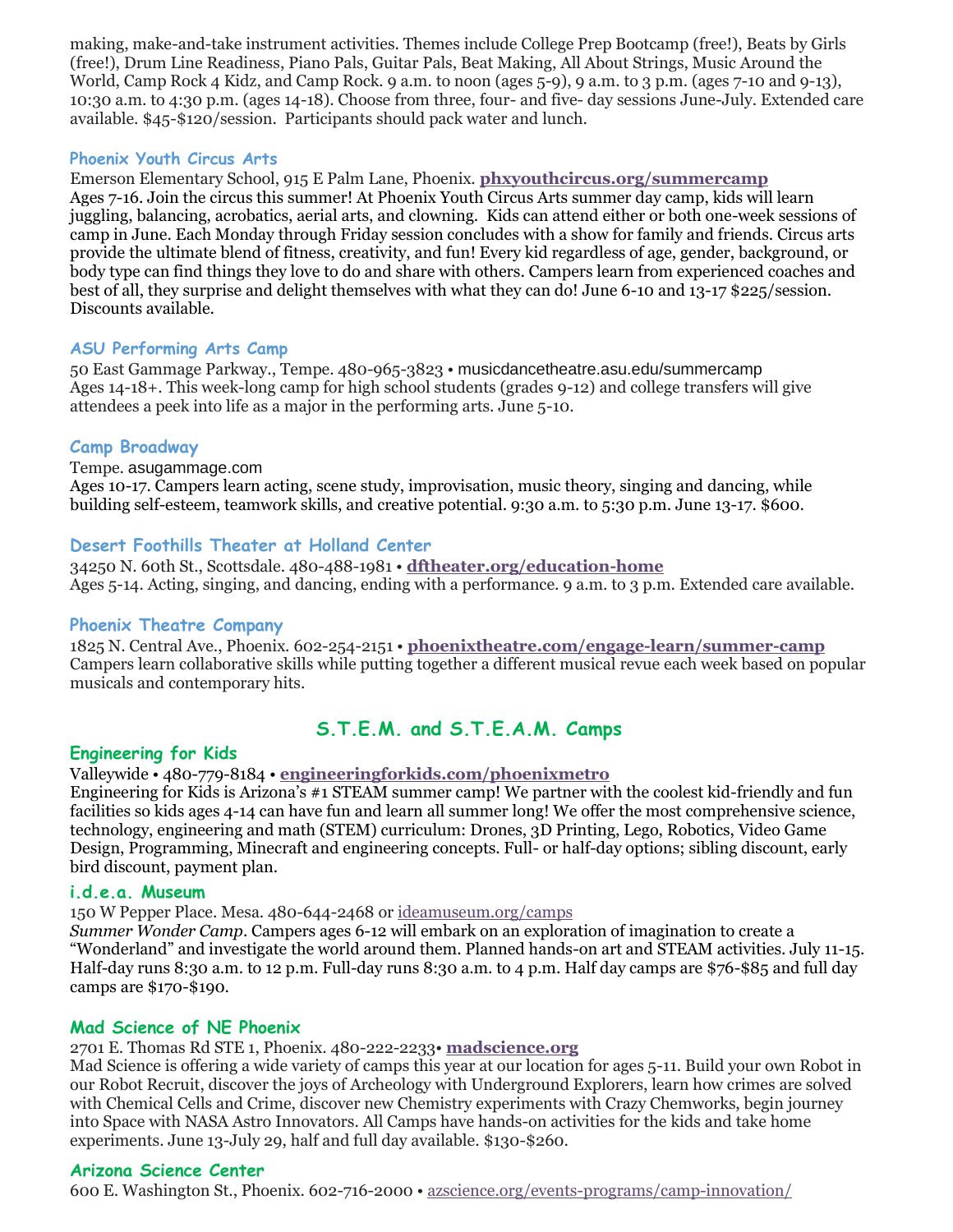*Camp Innovation.* June 6 – July 29, 2022. Grades 1-10. Explore STEM concepts through fun, hands-on challenges designed to build confidence, persistence, and creative problem-solving skills.

### **iD Tech**

888-709-8324 • [idtech.com](http://idtech.com/) Ages 7-18. Game development, animation, Minecraft, coding, Roblox, app development and more.

### **Ira A. Fulton Schools of Engineering, Outreach & Recruitment**

480-965-2272 **•** [outreach.engineering.asu.edu/camps](https://outreach.engineering.asu.edu/camps/)

Ages 6-17. Camps explore concepts of coding, circuits, computer aided design, entrepreneurship, engineering design process, and many other STEM competencies.

# **Theme Camps**

### **Paula Jacqueline Cakes and Pastries**

4151 N. Marshall Way, Suite 8, Scottsdale. 602-737-8676 • [paulajacqueline.eventbrite.com](http://www.paulajacqueline.eventbrite.com/) Ages 5-16. Bakers will learn a new technique and recipe every day and then bring home their delicious creations to share. Half-day camps, four days a week. May 31-July 25. \$350.

### **Scottsdale Community College**

9000 E Chaparral Road, Scottsdale. 480-423-6578 or artichokegrill.com

*Culinary Kids Camp*. Ages 9-15. Aspiring young culinarians create a series of made-from-scratch meals. Campers prep and produce items they can recreate at home with a strong focus on healthy cooking techniques and ingredients. This camp offers three skill levels for camp: beginner, intermediate and advanced. Parents can enroll their kids for one or all three for a summer of fun and food. All classes are held at The Artichoke Grill on Scottsdale Community College property. 8 sessions available between June 6-30. The registration cost is \$225 per camper. Students receive a logo apron, chef's hat, printed recipes and experience preparing food in a commercial setting.

### **Classic Cooking**

10411 E. McDowell Mountain Ranch Road, Scottsdale. 480-502-0177 • **[ccacademy.edu](http://ccacademy.edu/kids-teens-classes/)** *Kids Camp* (ages 8-12) and *Teens Camp* (ages 13-17). Students will work together recreationally for the first three days before competing against one another on the fourth

### D**esert Botanical Garden**

1201 N. Galvin Parkway, Phoenix • 480-481-8123 • [dbg.org/learn](http://www.dbg.org/learn)

Garden Camp Adventures turn campers ages 5-12 into scientists as they use their powers of observation in the classroom and on the trail to learn about the world around them. Campers will be grouped by age to take part in outdoor experiences, children's literature, free choice learning, art projects and more.

### **Frank Lloyd Wright Foundation**

12621 N. Frank Lloyd Wright Blvd., Scottsdale. [franklloydwright.org/camp](https://franklloydwright.org/camp/) Camp Taliesin West encourages campers to explore, create, and design as they engage in fun and educational activities.

### **Sur La Table**

Kierland Commons & Scottsdale Fashion Square. [surlatable.com](https://www.surlatable.com/cooking-classes/kids-teens-cooking-series/)

Ages 7-17. Budding chefs will enjoy plenty of mixing, prepping and cooking thanks to small classes that encourage active participation. Courses include: Bake Shop, Open Your Own Restaurant, and Cooking Adventure. 4 and 5 day sessions, June-August 2022. Online and in-person sessions available. \$29-\$249.

# **Sports Camps**

### **AZ on the Rocks**

16447 N. 91st St., Suite 105, Scottsdale • 801-688-8731 • [azontherocks.com](http://azontherocks.com/) Ages 6-12. Rock climbing, yoga, ninja obstacle course, games and more. High energy and well qualified counselors will help your child build new friendships, discover new interests and improve self-esteem, all in an inviting environment. No prior experience required. Early registration discount.

### **Cactus Day Camp**

6050 N. Invergordon Road, Paradise Valley. 480-836-2267 • [cactusdaycamp.com](http://cactusdaycamp.com/)